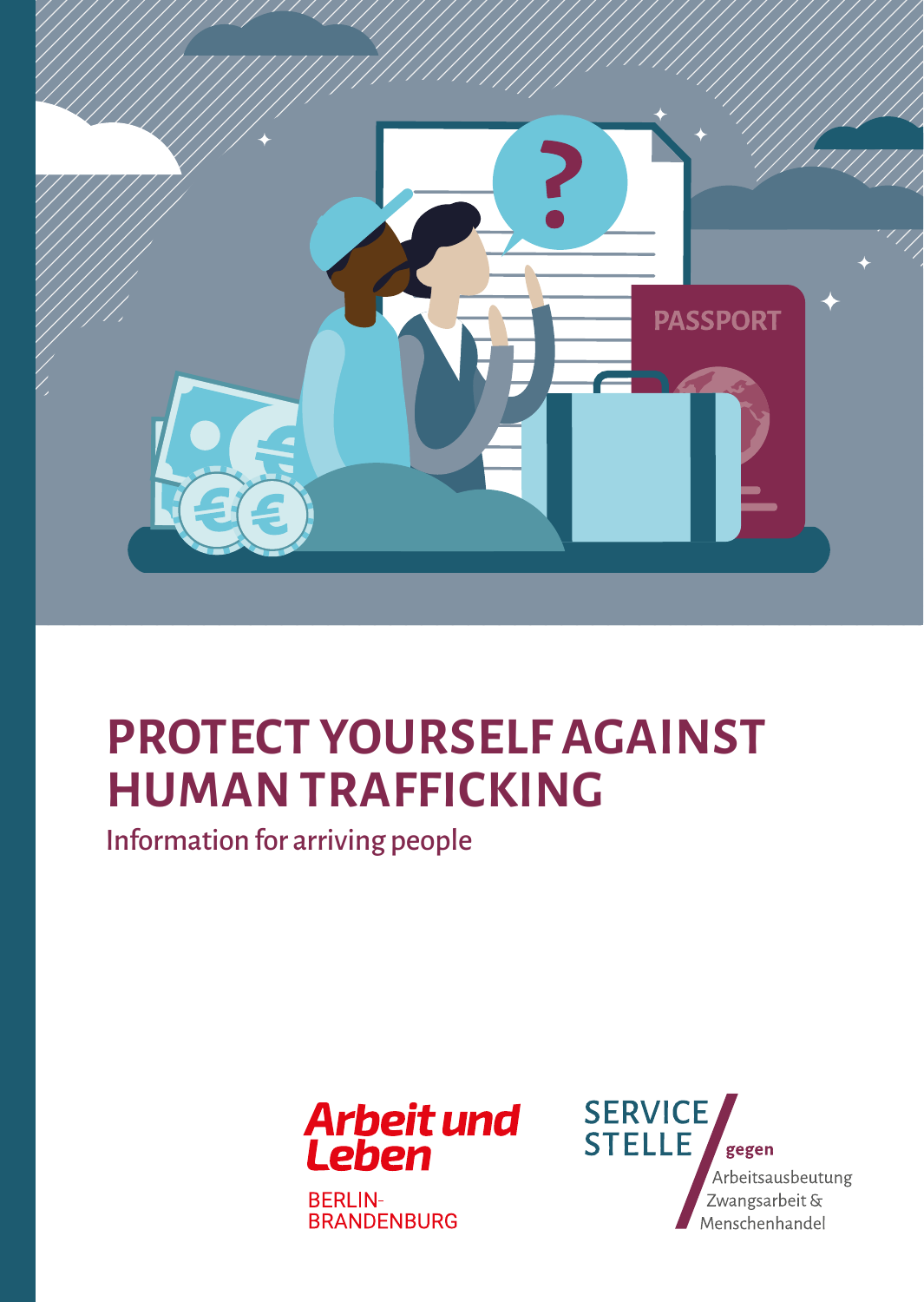## **THERE ARE PEOPLE WHO MIGHT WANT TO TAKE ADVANTAGE OF YOUR SITUATION.**

#### **For this reason:**

- **>** Be cautious in case someone offers you work right after your arrival.
- **>** Ask about the **labour conditions**, **wage**, and s**ocial security insurance**.
- **>** You have the right to an **employment contract**, the **minimum wage** and, in case you are not working, **social benefits**.

**Find more information about your rights at work here:** 

[www.bema.berlin/en/news/flyer-zum-arbeits](https://www.bema.berlin/en/news/flyer-zum-arbeitsrecht-fuer-neuankommende-menschen-aus-der-ukraine/)[recht-fuer-neuankommende-menschen-aus](https://www.bema.berlin/en/news/flyer-zum-arbeitsrecht-fuer-neuankommende-menschen-aus-der-ukraine/)[der-ukraine/](https://www.bema.berlin/en/news/flyer-zum-arbeitsrecht-fuer-neuankommende-menschen-aus-der-ukraine/)



- **>** Write down your **working hours**.
- **>** If the labour conditions are bad or do not match the agreement, **you can leave anytime**.
- **>** If you are being threatened or your **phone or documents have been taken away from you**, immediately search for help.
- **>** You can get **advice anonymously and free of charge** on questions concerning labour law, residence law and social law.

# **TIPS FOR YOUR SAFETY**

### **PAY ATTENTION!**

Many people want to help you. However, not everyone acts in your best interest and some people might pursue their own interests. A warning signal can be when someone who is supposed to help you does not accept a "NO".

If someone offers you accommodation or transport for free, ask if they want anything in return first. Do not accept the offer if something is expected in return (e.g., housework, caring for relatives or pets).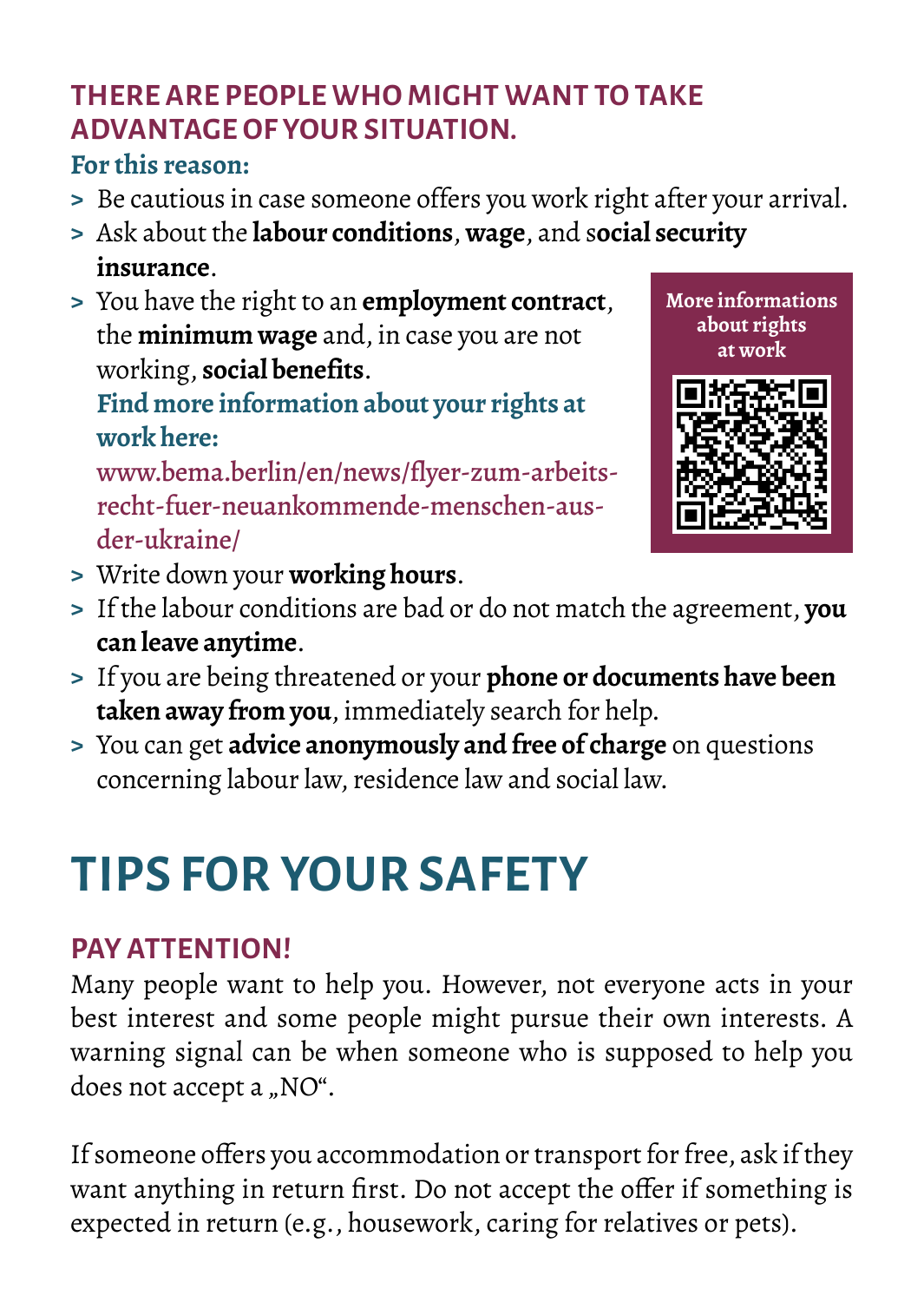#### **TDANSDORT**

Deutsche Bahn offers free local and longdistance travel for refugees from Ukraine. **You can find information here:** [www.bahn.de/](https://www.bahn.de/info/helpukraine) [info/helpukraine](https://www.bahn.de/info/helpukraine)

#### **CODEWORD**

Agree on a code word with family or friends for you to use in dangerous situations when you are not able to speak freely.

### **CAR**

Before getting into a car, send friends or family your GPS location and your destination. Send them photos of the licence plate. If something seems suspicious, try to get out of the car.

### **ID/PASSPORT**

Always keep your documents with you. Keep them safe, for example in your bra or in a breast pocket. Take photos of your documents and send them to family, friends or yourself via email or WhatsApp.

#### **MONEY**

Keep your cash not only in your luggage but in various places on your body (e.g., under your clothes in your bra, in your socks etc.). Memorise your credit card number and phone numbers of family or friends who can send you money in case of emergency.







**More information**